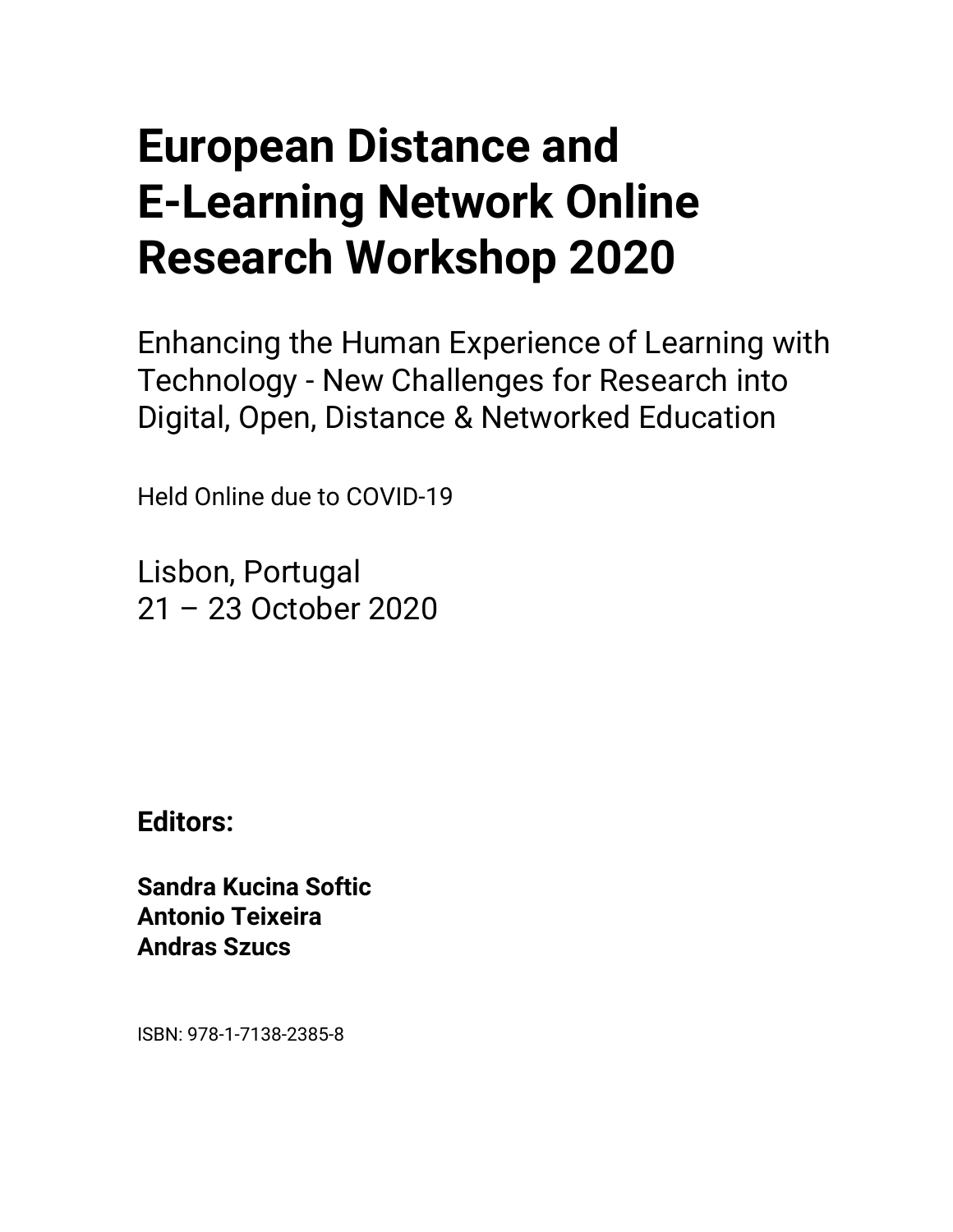**Printed from e-media with permission by:** 

Curran Associates, Inc. 57 Morehouse Lane Red Hook, NY 12571



**Some format issues inherent in the e-media version may also appear in this print version.** 

This work is licensed under a Creative Commons Attribution 4.0 International License. License details: http://creativecommons.org/licenses/by/4.0/.

No changes have been made to the content of these proceedings. There may be changes to pagination, and minor adjustments for aesthetics.

Printed with permission by Curran Associates, Inc. (2021)

For permission requests, please contact the publisher:

European Distance and E-Learning Network (EDEN) Budapest University of Technology & Economics H-1111 Budapest, Egry J. u.1. Hungary

secretariat@eden-online.org

## **Additional copies of this publication are available from:**

Curran Associates, Inc. 57 Morehouse Lane Red Hook, NY 12571 USA Phone: 845-758-0400 Fax: 845-758-2633 Email: curran@proceedings.com Web: www.proceedings.com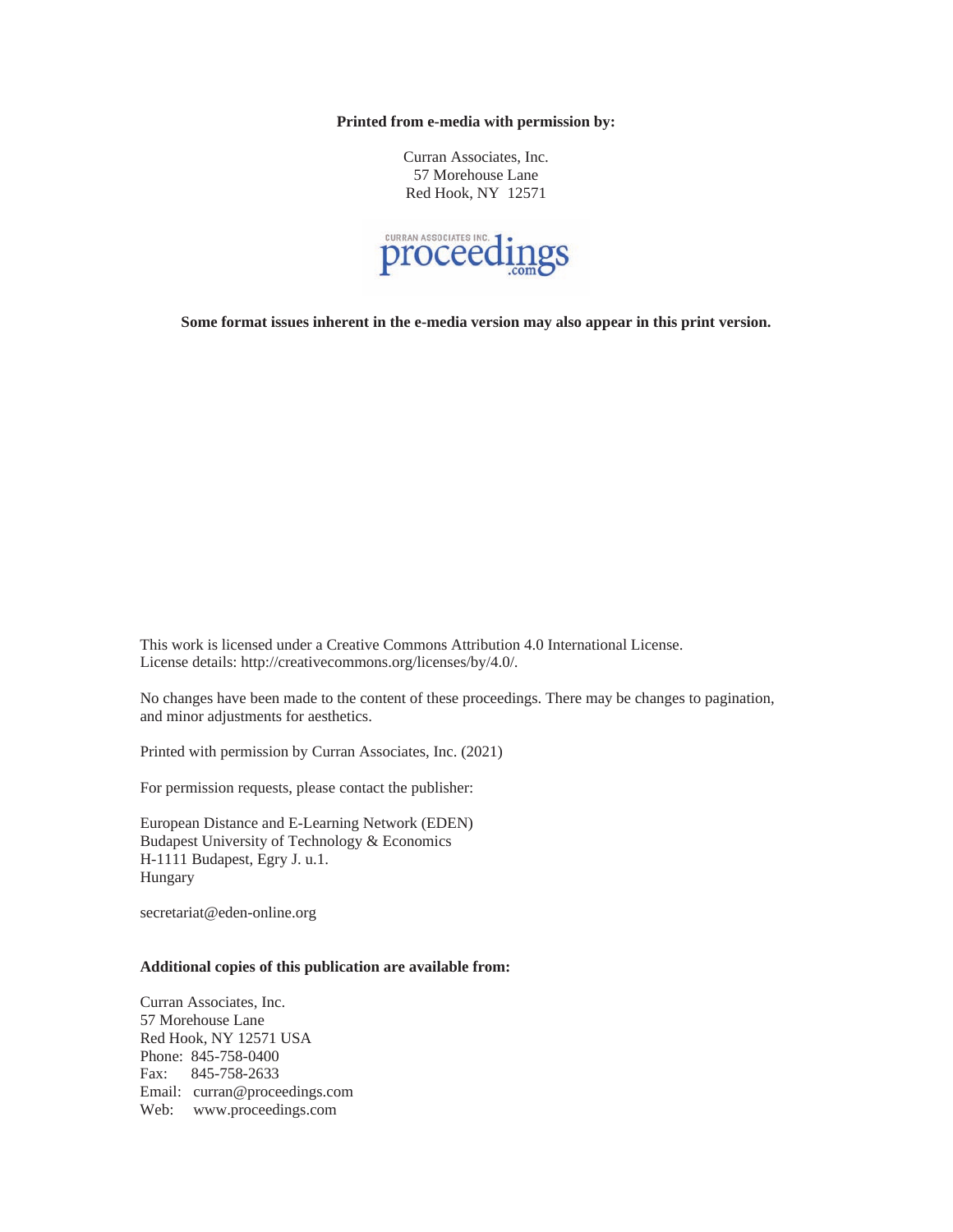## **TABLE OF CONTENTS**

| Integrating the Learning by Design Pedagogy in Teacher Training - Future Development of Learning                                                                                                                                                            |
|-------------------------------------------------------------------------------------------------------------------------------------------------------------------------------------------------------------------------------------------------------------|
| Jonas Bäckelin, Linköping University, Sweden                                                                                                                                                                                                                |
| Distance Learning and Internet Use during the Covid-19 Pandemic - The Russian Student Community                                                                                                                                                             |
| Alina Degteva, Jenny Pange, Periklis Christou, University of Ioannina, Greece                                                                                                                                                                               |
| Internal Quality Assurance through Model Validation Research: Development of a Comprehensive<br>Validation Inventory Tool for Instructional Design Models for Distance Education 22<br>Jennalyn Tayam, University of the Philippines - Diliman, Philippines |
| Teacher Training through Argumentation to Promote Autonomous Learning in Educational                                                                                                                                                                        |
| Larisa Enríquez Vázquez, Myrna Hernández Gutiérrez, Universidad Nacional Autónoma de México,<br><b>Mexico</b>                                                                                                                                               |
| An on-Line Teacher Training Course on Education for Sustainability: Assessment of Open (MOOC) and                                                                                                                                                           |
| Sandra Caeiro, CENSE/FCT/NOVA University of Lisbon and Laboratório de Educação a Distância e<br>ELearning (LE@D), Departamento de Ciências e Tecnologia, Universidade Aberta, João Paz,                                                                     |
| Laboratório de Educação a Distância e ELearning (LE@D) e Departamento de Educação e Ensino a<br>Distância, Universidade Aberta, Mário Carmo Bastos, Secretaria-Geral da Educação e Ciência, Portugal                                                        |
| The Potential of Using Smartphone in Teaching and Learning in Secondary School - A Descriptive Study<br>Mphatso Imwa, Pedro Cabral, Laboratory of Distance Education & eLearning, Universidade Aberta,<br>Portugal                                          |
| Research Networking in a Digital World: The Case of Costa Rica's UNED Research Network on Distance,                                                                                                                                                         |
| Maynor Barrientos, Universidad Estatal a Distancia Costa Rica, Costa Rica                                                                                                                                                                                   |
| Sólveig Jakobsdóttir, Hróbjartur Árnason, University of Iceland., Iceland                                                                                                                                                                                   |
| Augmented Reality in Education: Designing Resources and Teaching Innovation 64<br>Ricardo Monteiro, António Quintas-Mendes, Laboratory of Distance Education and eLearning (LE@D),<br>Universidade Aberta, Portugal                                         |
| Teachers and Learners Changing Roles in a Global Technology-Mediated Environment  72<br>Fátima Carneiro, Luísa Aires, Laboratory of Distance Education and eLearning (LE@D), Universidade<br>Aberta, Portugal                                               |
| Distance Learning versus Emergency Remote Learning: Portuguese Schools in a Turning Point                                                                                                                                                                   |
| Ana Paula Afonso, Antonieta Rocha, Maria João Spilker, Lina Morgado, LE@D - Laboratory of<br>Distance Education & eLearning, Universidade Aberta, Portugal                                                                                                  |
| "Suddenly We were All Online": Perceptions and Practices Experienced by Faculty and Students During                                                                                                                                                         |
| Ana Paiva, Ana Runa, Carlos Seco, Elizabeth Mendes, Hugo Matos Pereira, João Paz, Lina Morgado,<br>Márcia Vieira, Paula Cardoso, Laboratory of Distance Education & eLearning (LE@D), Portugal                                                              |